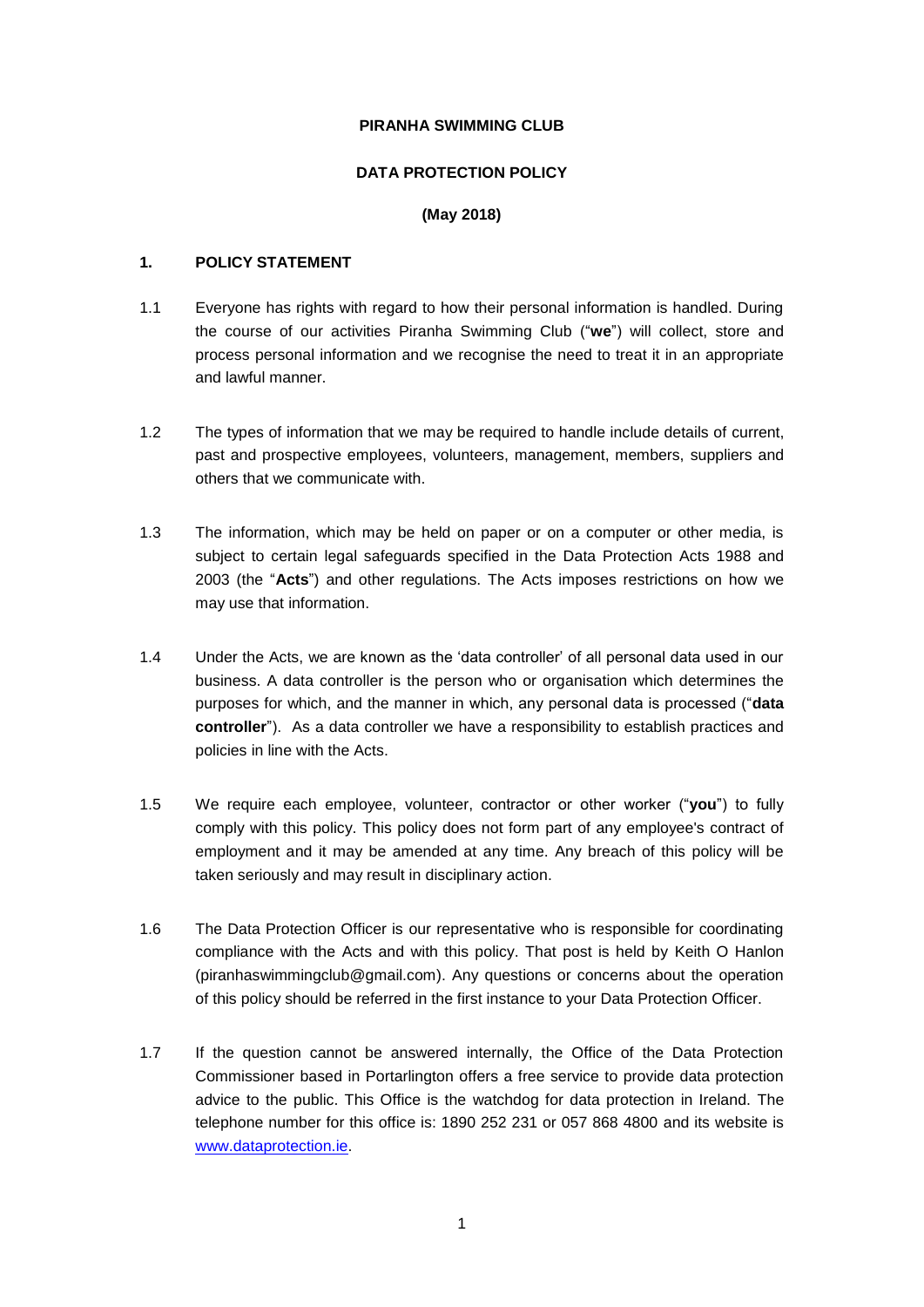1.8 If you cannot answer the question internally or through the Data Protection Commissioner's Office, the query can be referred to the Swim Ireland Data Protection Officer.

#### **2. STATUS OF THE POLICY**

- 2.1 This policy has been approved by the Piranha Swimming Club committee. It sets out our rules on data protection and the legal conditions that must be satisfied in relation to the obtaining, handling, storage, transportation and destruction of personal information.
- 2.2 If you consider that the policy has not been followed in respect of personal data about yourself or others you should raise the matter with the Data Protection Officer of our club.

#### **3. DEFINITION OF DATA PROTECTION TERMS**

3.1 The following definitions are used in this Policy:

**"Data"** is information which is stored electronically, on a computer, or in structured paper-based filing systems.

**"Data subjects"** for the purpose of this policy include all living individuals about whom we hold personal data. A data subject need not be an Irish national or resident. All data subjects have legal rights in relation to their personal data.

**"Personal data"** means data relating to a living individual who can be identified from that data (or from that data and other information in our possession). Personal data can be factual (such as a name, address, date of birth, image, sound recording or phone number) or it can be an opinion (such as the report of a competition).

**"Data users"** include employees or volunteers whose work involves using personal data. Data users have a duty to protect the information they handle by following this data protection policy at all times.

**"Data processors"** include any person who processes personal data on behalf of a data controller. Employees of data controllers are excluded from this definition but it could include suppliers which handle personal data on our behalf. Where we work with outside bodies or organisations and only process personal data on their behalf and under their instruction we may be the data processor of that organisation's personal data.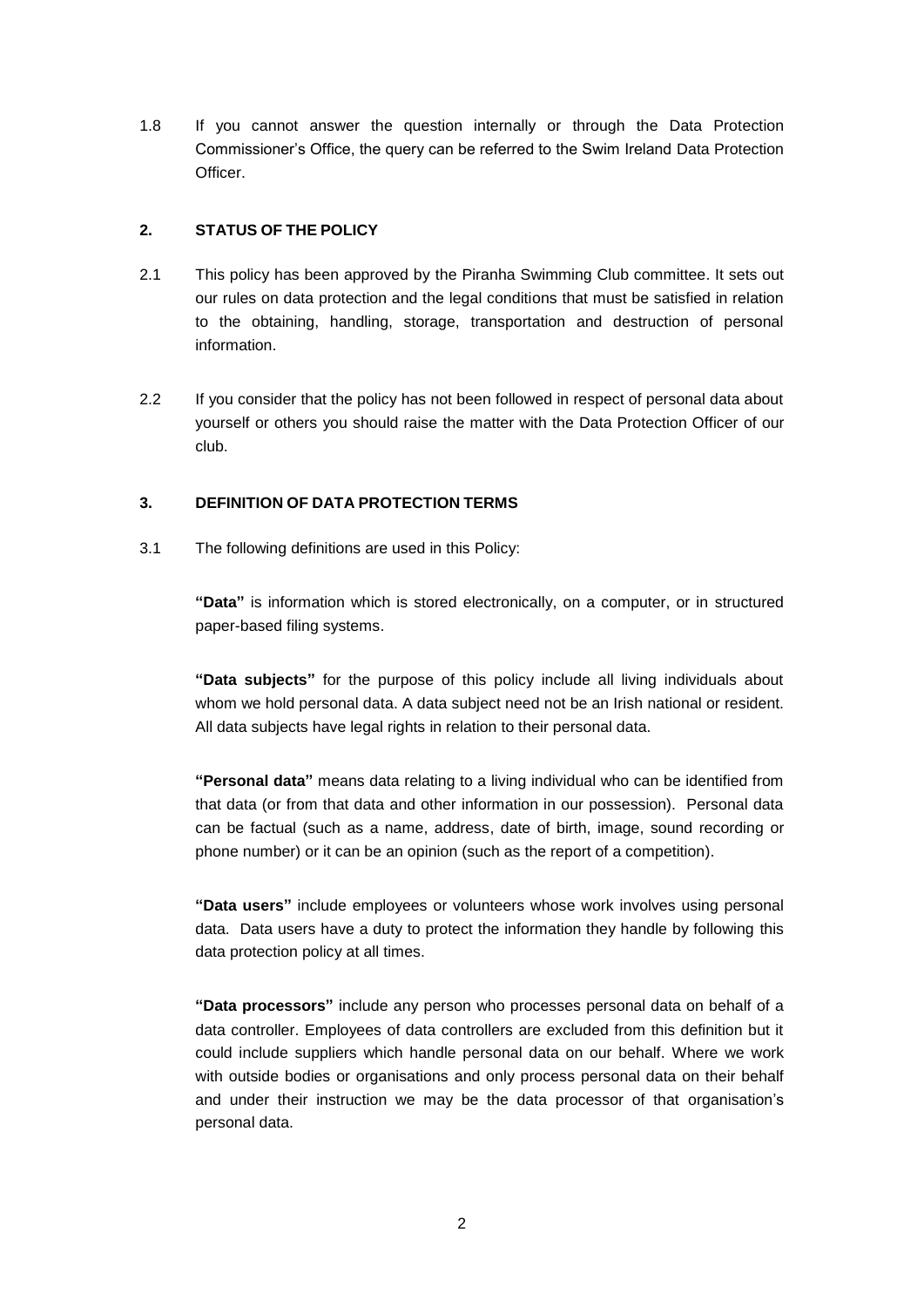**"EEA"** means the European Union member states, Iceland and Liechtenstein, Norway.

**"Processing"** is any activity that involves use of the data. It includes obtaining, recording or holding the data, or carrying out any action using the data including organising, amending, retrieving, using, disclosing, erasing or destroying it. Processing also includes transferring personal data to third parties.

**"Sensitive personal data"** includes information about a person's racial or ethnic origin, political opinions, religious or similar beliefs, trade union membership, physical or mental health or condition or sexual life, or about the commission of, or proceedings for, any offence committed or alleged to have been committed by that person, the disposal of such proceedings or the sentence of any court in such proceedings.

#### **4. DATA PROTECTION PRINCIPLES**

- 4.1 Anyone processing personal data must comply with the eight principles of data protection. These provide that personal data must be:
	- (a) obtained and processed fairly;
	- (b) kept for a specified and lawful purpose or purposes;
	- (c) processed and disclosed only in ways that are compatible with that purpose(s);
	- (d) kept safely and securely;
	- (e) kept accurate, complete and up to date;
	- (f) adequate, relevant and not excessive for the purpose it was collected;
	- (g) not kept longer than necessary for the purpose or purposes; and
	- (h) given to an individual where he or she makes a data access request.

#### **5. FAIR PROCESSING**

- 5.1 The Acts are intended not to prevent the processing of personal data, but to ensure that it is done fairly and without negatively affecting the rights of a data subject. A data subject must be told:
	- (a) who the data controller is (i.e. us);
	- (b) the purpose for which the data is to be processed by us (e.g. to register a person as a member);
	- (c) the identities of anyone to whom the data may be disclosed or transferred;
	- (d) whether the replies to any requests for personal data that we make are compulsory (e.g. different fields on membership forms);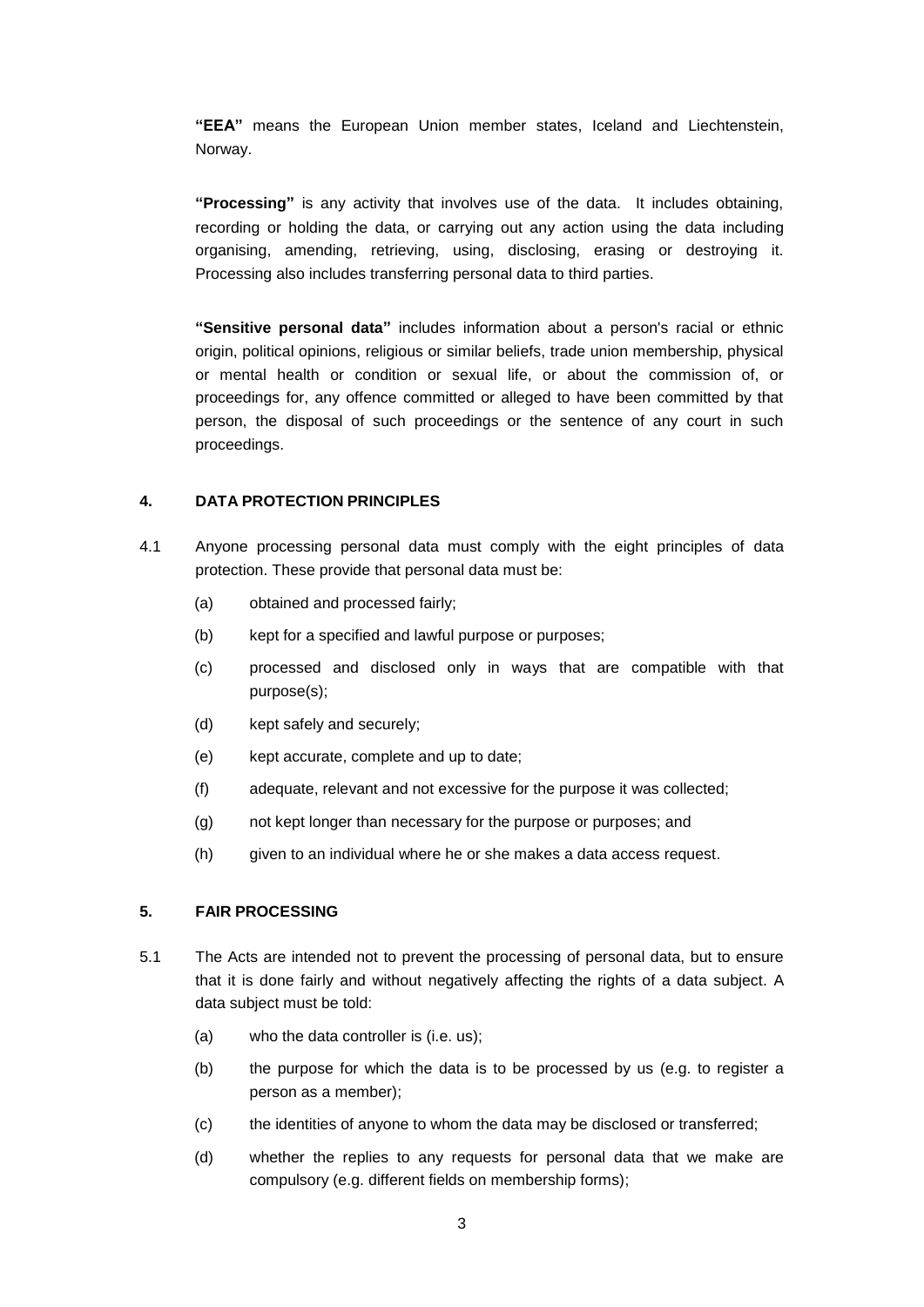- (e) the existence of a right to make a data access request; and
- (f) any other information necessary to make the processing fair.
- 5.2 Swim Ireland has prepared a privacy policy on its website that provides the information required above to its members and any other individual it collects personal data from. Swim Ireland's application forms and medical consent forms ask individuals to read that policy before completing those forms. This satisfies the requirement under the Acts for Swim Ireland and we can use the method also to ensure we comply with the Acts. Swim Ireland has provided us with a copy of its privacy policy as Appendix 1 to this policy. We can adapt this for our website so we comply with the fair processing requirements under the Acts (e.g. by adding our name as data controller and, where we are based in Northern Ireland, amending any legal reference to UK law).
- 5.3 If we cannot adapt a privacy policy for our website, we will need to give the information to any person we collect personal data from. For example, where we ask individuals to fill out a membership application form we will need to tell that individual:
	- (a) For the purpose of the Data Protection Acts 1988 and 2003 (the **Acts**), the data controller is Piranha Swimming Club, Portarlington Leisure Center, Link Road, Portarlington, Co. Laois, R32 AE68 ;
	- (b) we collect the data contained on this form so that we can register you as a member with us and to maintain our relationship with you as a member;
	- (c) this data may be shared with Swim Ireland head office, other Swim Ireland clubs or regions, the Irish Sports Council, the Irish Institute of Sport and, where you register to attend or participate in an external event or competition, we may transfer this information to that external organisation so you can take part in that event or competition;
	- (d) All fields in our membership registration/application form are mandatory except where specified as optional;
	- (e) The Acts gives you the right to access information held about you. Your right of access can be exercised in accordance with the Acts.
- 5.4 For personal data to be processed lawfully, certain conditions have to be met. These may include, among other things, requirements that the data subject has consented to the processing, or that the processing is necessary for our legitimate interest. Where an individual fills out a membership application/registration form, then it is implied that they consent to us having this information to process their membership. However, if we wanted to use that membership data for another purpose, for example, to pass it to a third party, we would need to ask the individual for consent to this.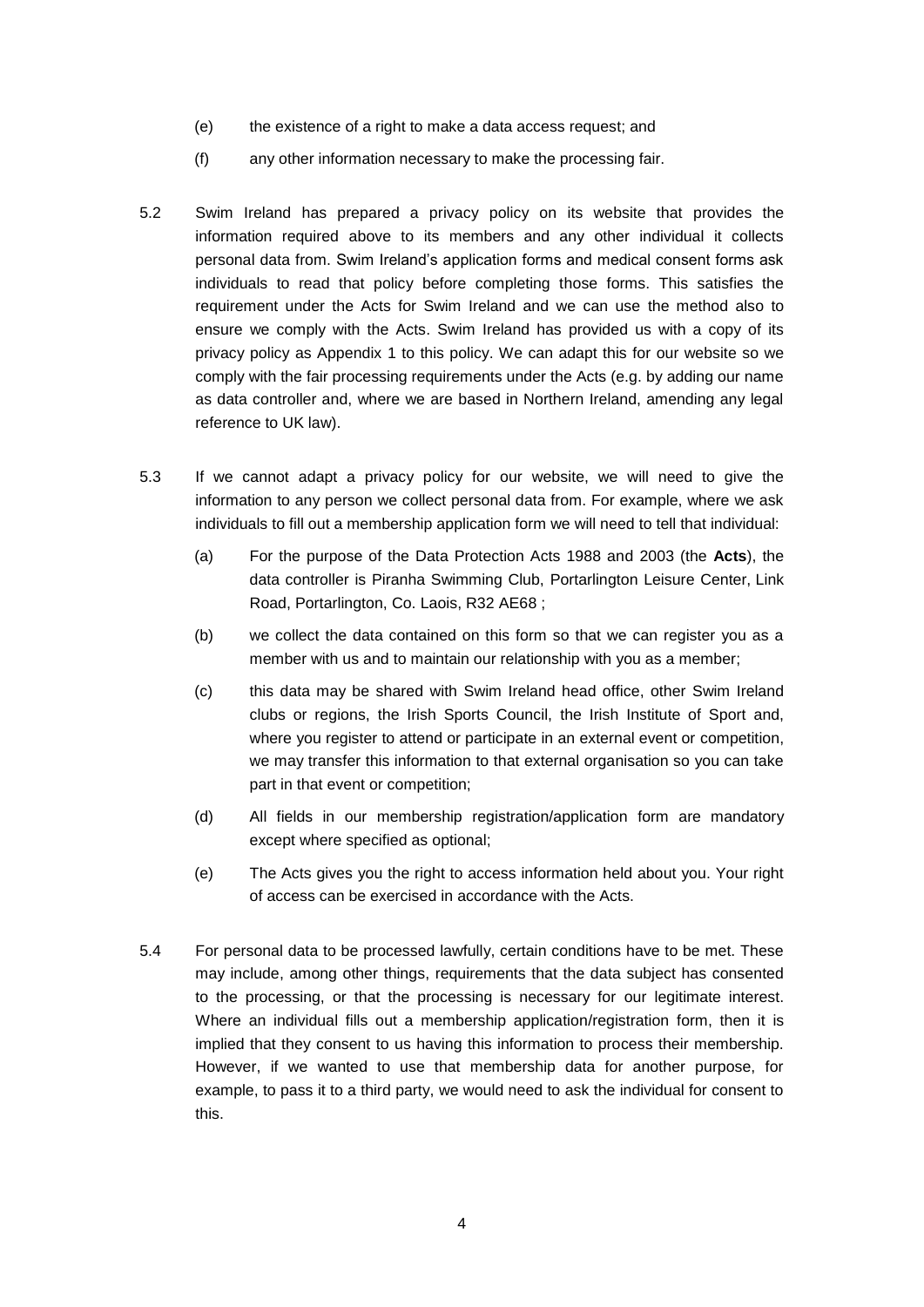- 5.5 When sensitive personal data is being processed (e.g. medical records of athletes), in most cases the data subject's explicit consent to the processing of such data will be required. Swim Ireland has amended its medical consent form to add in a data protection section and also declarations on data protection for the individual. A copy of this medical consent form is attached as Appendix 2 to this policy for your information. You will see from this that an individual has to declare he or she read and understood the Swim Ireland privacy policy and consents to Swim Ireland Processing his or her sensitive personal data information. We should follow a similar process.
- 5.6 Where an outside organisation seeks to transfer personal data or sensitive personal data from its members, customers or suppliers to us, we must first ask that outside organisation to ensure that it is entitled to transfer that data to us and, where relevant, that it has obtained the consent from the relevant data subjects to the transfer to us. If an outside organisation proposes to transfer third party personal data to us and you are unsure whether you should accept such information, please contact our Data Protection Officer for assistance.
- 5.7 The data that we collect from you may be transferred to, and stored at, a destination outside the European Economic Area ("**EEA**"). It may also be processed by staff operating outside the EEA who work for us or for one of our suppliers. Such staff maybe engaged in, among other things, the fulfilment of your order, the processing of your payment details and the provision of support services. By submitting your personal data, you agree to this transfer, storing or processing. We will take all steps reasonably necessary to ensure that your data is treated securely and in accordance with this privacy policy.

All information you provide to us is stored on our third party secure servers. However, the transmission of information via the internet is not completely secure. Although we will do our best to protect your personal data, we cannot guarantee the security of your data transmitted to our website; any transmission is at your own risk. Once we have received your information, we will use strict procedures and security features to try to prevent unauthorised access.

#### **6. KEPT AND PROCESSED FOR SPECIFIED AND LAWFUL PURPOSES**

6.1 Personal data may only be kept and processed for the specific purposes notified to the data subject when the data was first collected or for any other purposes specifically permitted by the Acts. This means that personal data must not be collected for one purpose and then used for another (e.g. videos taken of members competing at a swimming competition for training purposes and then used in a marketing campaign). If it becomes necessary to change the purpose for which the data is processed, the data subject must be informed of the new purpose and written consent must be sought before any processing occurs.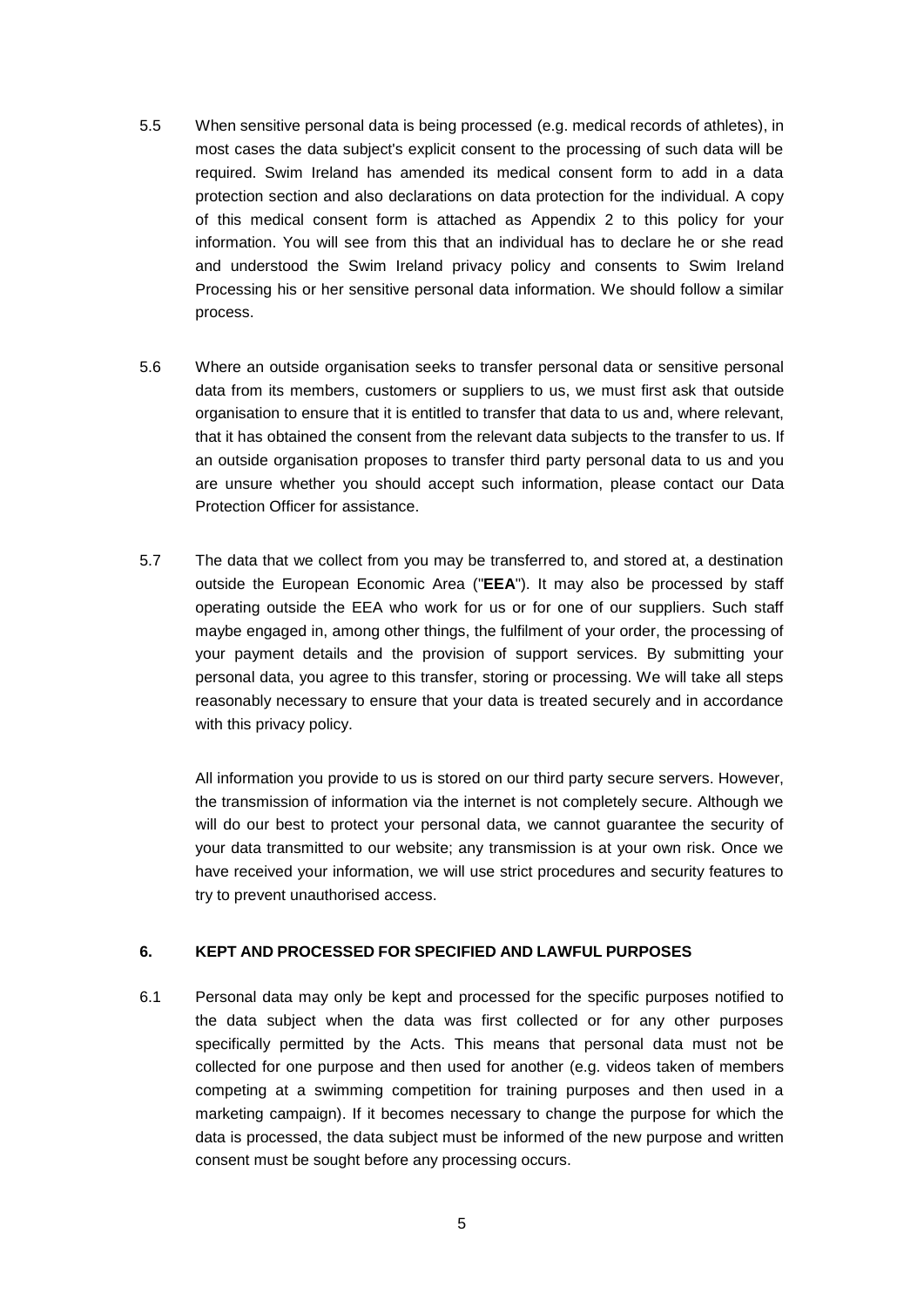#### **7. DATA SECURITY**

- 7.1 We must ensure that appropriate security measures are taken against unlawful or unauthorised processing of personal data, and against the accidental loss of, or damage to, personal data. Data subjects may apply to the courts for compensation if they have suffered damage from such a loss.
- 7.2 The Acts require us to put in place procedures and technologies to maintain the security of all personal data from the point of collection through to the effective and safe destruction of that personal data. Personal data may only be transferred to a third-party organisation if it agrees to comply with those procedures and policies, or puts in place its own adequate security measures.
- 7.3 Maintaining data security also means ensuring that the personal data is kept confidential. Only people who are authorised to access or use personal data should have access to it. This can be achieved by storing physical data in a filing cabinet or room that can be locked and the key is kept securely by one authorised person who can monitor access. On a computer security can be achieved by using document passwords and limiting access to shared folders.
- 7.4 Security procedures include:
	- (a) **Entry controls.** Any stranger seen in entry-controlled areas should be reported.
	- (b) **Secure lockable desks and cupboards.** Desks and cupboards should be kept locked if they hold confidential information of any kind. (Personal information is always considered confidential.)
	- (c) **Methods of disposal.** Paper documents should be shredded. Hard disc storage devices and other electronic storage devices should be physically destroyed when they are no longer required.
	- (d) **Equipment.** Data users should ensure that individual monitors do not show confidential information to passers-by and that they log off from their PC when it is left unattended.
	- (e) **Portable Devices.** Portable devices include smart phones, tablets, laptops or other mobile devices that can be used to store or access data. Data users must ensure that portable devices used in the course of working with us (whether belonging to your club or region or the user) that may contain personal data are kept safe and secure. A password should be maintained on all devices. Where any portable device that may contain personal data is stolen or lost, this should be reported to the Data Protection Officer immediately.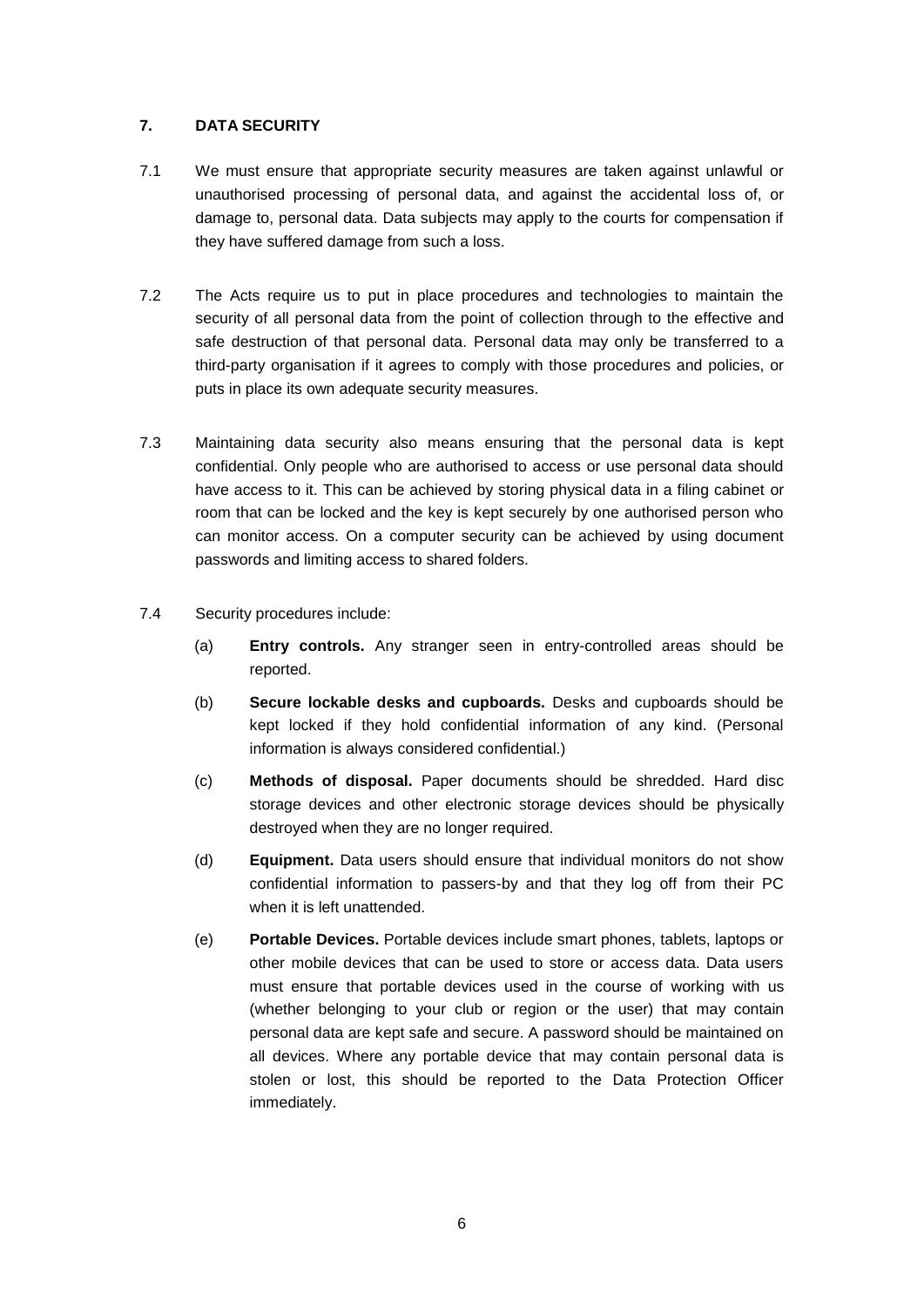#### **8. ACCURATE DATA**

8.1 Personal data must be accurate and kept up to date. Information which is incorrect or misleading is not accurate and steps should therefore be taken to check the accuracy of any personal data at the point of collection and at regular intervals afterwards. Inaccurate or out-of-date data should be destroyed.

#### **9. ADEQUATE, RELEVANT AND NON-EXCESSIVE PROCESSING**

9.1 Personal data should only be collected to the extent that it is required for the specific purpose notified to the data subject. Any data which is not necessary for that purpose should not be collected in the first place. For example, where we do not need to know the religious beliefs of an individual to register them as a member, this should not be asked on membership application forms.

#### **10. TIMELY PROCESSING**

- 10.1 Personal data should not be kept longer than is necessary for the reason it was collected. This means that data should be destroyed or erased from our systems when it is no longer required. For example, when a person does not renew his or her membership with us then we should not keep prior information collected on him or her indefinitely and, after a certain period, we will have to delete it.
- 10.2 The Swim Ireland head office has a detailed Data Retention Policy in place. Where you have questions on how long you should retain certain data for that is not covered in the table below, you can request to see this Data Retention Policy or request the relevant maximum data retention period under this policy.
- 10.3 The following are recommended maximum data retention periods which should be calculated from the end of the calendar month following the last entry or activity on the file or document:

| <b>TYPE OF</b><br><b>INFORMATION</b>                                       | <b>MAXIMUM</b><br><b>RETENTION</b><br><b>PERIOD</b>       | <b>HOW TO DESTROY/ARCHIVE</b>                                                                                                                                                                               |
|----------------------------------------------------------------------------|-----------------------------------------------------------|-------------------------------------------------------------------------------------------------------------------------------------------------------------------------------------------------------------|
| Member data<br>including contact<br>details, emails and<br>correspondences | 5 years from<br>member's<br>departure from<br>club/region | Archive in a secure location with limited<br>access after 12 months<br>Delete from, marketing lists within 12<br>٠<br>months of cancellation of membership<br>(unless member requests immediate<br>removal) |
|                                                                            |                                                           | Shred physical files and delete from IT                                                                                                                                                                     |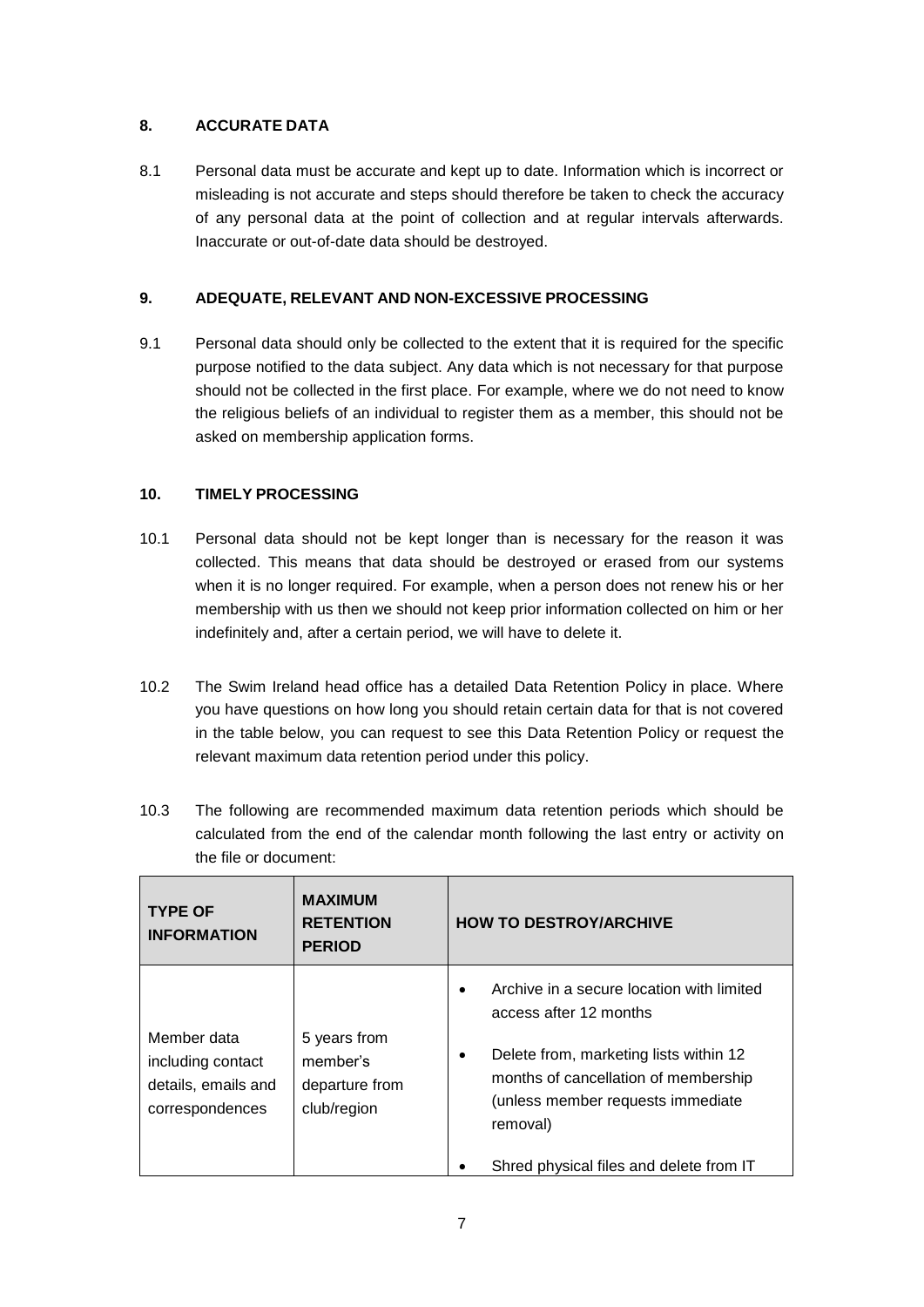|                                    |                                                                                                                                       | systems, address books, mobile phones<br>after 5 years                                                                                                                                                                                                                                                                                                                                                                                       |
|------------------------------------|---------------------------------------------------------------------------------------------------------------------------------------|----------------------------------------------------------------------------------------------------------------------------------------------------------------------------------------------------------------------------------------------------------------------------------------------------------------------------------------------------------------------------------------------------------------------------------------------|
| Member images<br>and video footage | This data should be<br>deleted as soon as<br>it is not required but<br>see 'How to<br>Destroy/Archive'<br>column for more<br>detail.  | The Swim Ireland privacy policy informs<br>members that images or video footage<br>may be taken at training, events or<br>competitions. Our own policy should also<br>contain this information                                                                                                                                                                                                                                               |
|                                    |                                                                                                                                       | If a member objects or ask you to delete<br>footage or an image this must be carried<br>out immediately                                                                                                                                                                                                                                                                                                                                      |
|                                    |                                                                                                                                       | Destroy the video once it is no longer<br>required or within 6 months of a member<br>leaving Swim Ireland                                                                                                                                                                                                                                                                                                                                    |
|                                    |                                                                                                                                       | If you would like to retain the image or<br>video for longer than 6 months, the written<br>permission of the member featured in that<br>video or image must be sought. This<br>permission must be retained to prove that<br>you have the right to hold this video. If the<br>video or image is destroyed at a future<br>date, this written permission should be<br>kept for a further 2 years past this date<br>and then it can be destroyed |
| <b>Member Medical</b><br>Records   | 2 years                                                                                                                               | Archive in a secure location with limited<br>access after 3 months                                                                                                                                                                                                                                                                                                                                                                           |
|                                    |                                                                                                                                       | Shred physical files and delete from IT<br>systems after 2 years                                                                                                                                                                                                                                                                                                                                                                             |
| Credit or debit card<br>details    | 1 day where no<br>valid reason for<br>holding this data.<br>Where a reason<br>exists, the<br>maximum retention<br>period is 12 months | Shred physical records and delete from IT<br>systems immediately after processing<br>unless there is a valid reason for holding                                                                                                                                                                                                                                                                                                              |
|                                    |                                                                                                                                       | If retained on foot of a valid reason, shred<br>physical files and delete from IT systems<br>within 12 months                                                                                                                                                                                                                                                                                                                                |
| Bank account<br>details            | 2 months from date<br>when individual is<br>no longer engaged<br>with club/region                                                     | Treasurer to delete it from his or her own<br>records (unless you have a valid reason<br>for holding it)                                                                                                                                                                                                                                                                                                                                     |
|                                    |                                                                                                                                       | Treasurer to shred physical files and                                                                                                                                                                                                                                                                                                                                                                                                        |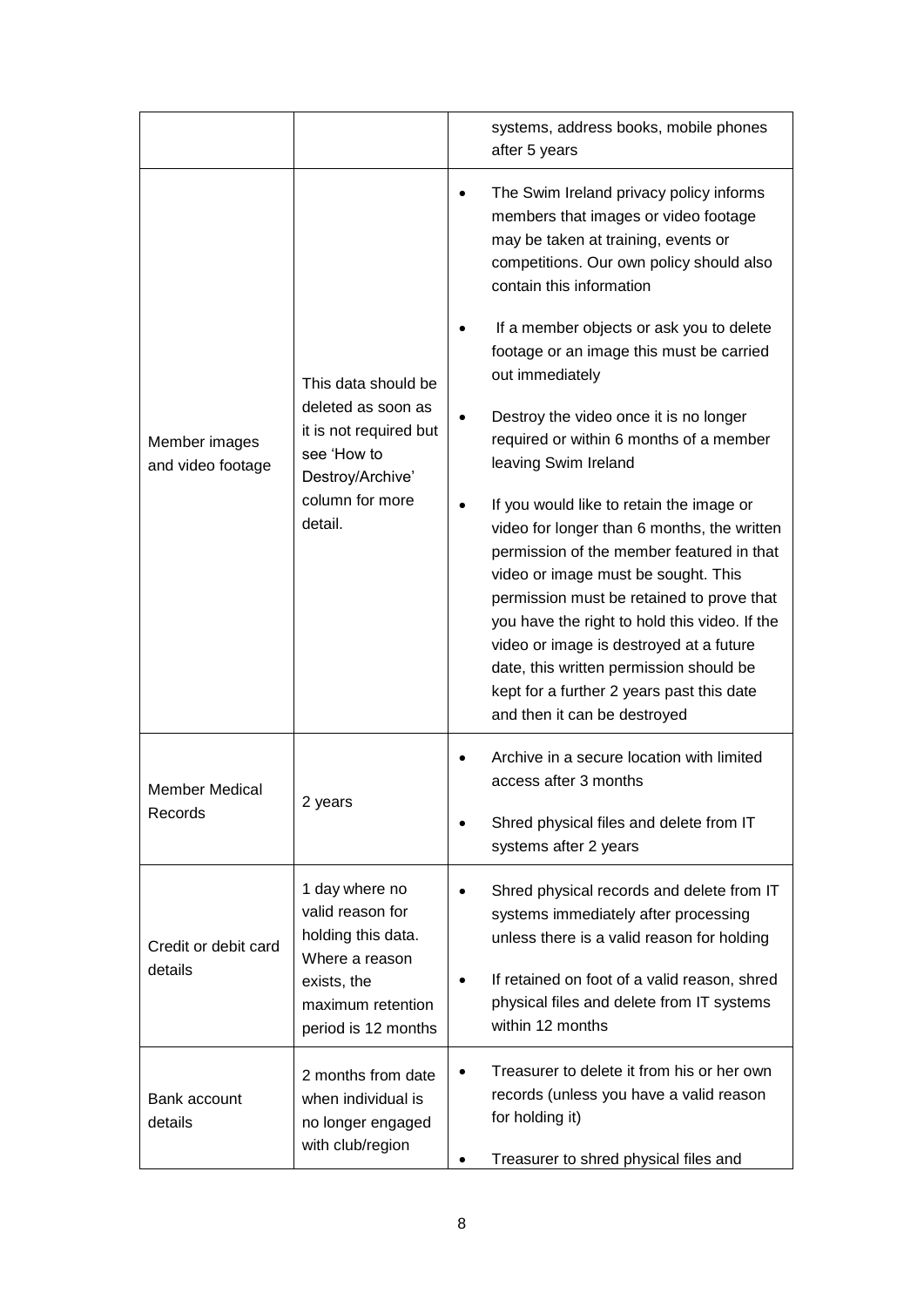|                                                                                                        |                                 | delete from IT systems within 2 months                                                                                                                                                                                                                   |
|--------------------------------------------------------------------------------------------------------|---------------------------------|----------------------------------------------------------------------------------------------------------------------------------------------------------------------------------------------------------------------------------------------------------|
| Garda Vetting<br>Information                                                                           | <b>DO NOT RETAIN</b>            | Transfer to National Children's Officer at<br>Swim Ireland Head Office                                                                                                                                                                                   |
| <b>Documents</b><br>relevant to current<br>or potential<br>litigation,<br>investigations,<br>inquiries | <b>DO NOT</b><br><b>DESTROY</b> | Transfer this information to Club Chair or<br>Secretary<br>Under Irish Law there is a positive<br>$\bullet$<br>obligation to preserve documents where<br>litigation is anticipated or ongoing. These<br>documents must be preserved and not<br>destroved |

#### **11. PROCESSING IN LINE WITH DATA SUBJECTS' RIGHTS**

- <span id="page-8-0"></span>11.1 Data must be processed in line with data subjects' rights. Data subjects have a right to:
	- (a) request access to any data held about them;
	- (b) prevent the processing of their data for marketing;
	- (c) ask to have inaccurate data amended; or
	- (d) prevent processing that is likely to cause damage or distress to themselves or anyone else.
- 11.2 For the purposes of paragraph [11.1\(b\),](#page-8-0) where a member or individual requests updates or otherwise receives marketing emails from us, then each communication to that individual should contain instructions on how to opt-out of receiving further communications. Where an individual does opt-out, we have 40-days to ensure that no further marketing communications are sent to that individual.

#### **12. DEALING WITH DATA ACCESS REQUESTS**

- 12.1 Individuals are entitled to be given a copy of their personal data on request. A request from a data subject for information that we hold about them must be made in writing (which includes email).
- 12.2 Any member of the club who receives a data access request must respond to the individual with a copy of the data requested within the 40 day limit under law. There are strict rules governing what data can be withheld and how to manage a request. For example, data that identifies a different person aside from the person making the request should never be disclosed without permission of that other person. If you need further assistance please contact your Data Protection Officer or the Data Protection Commissioner's Office as set out in paragraph [1.7](#page-0-0) above.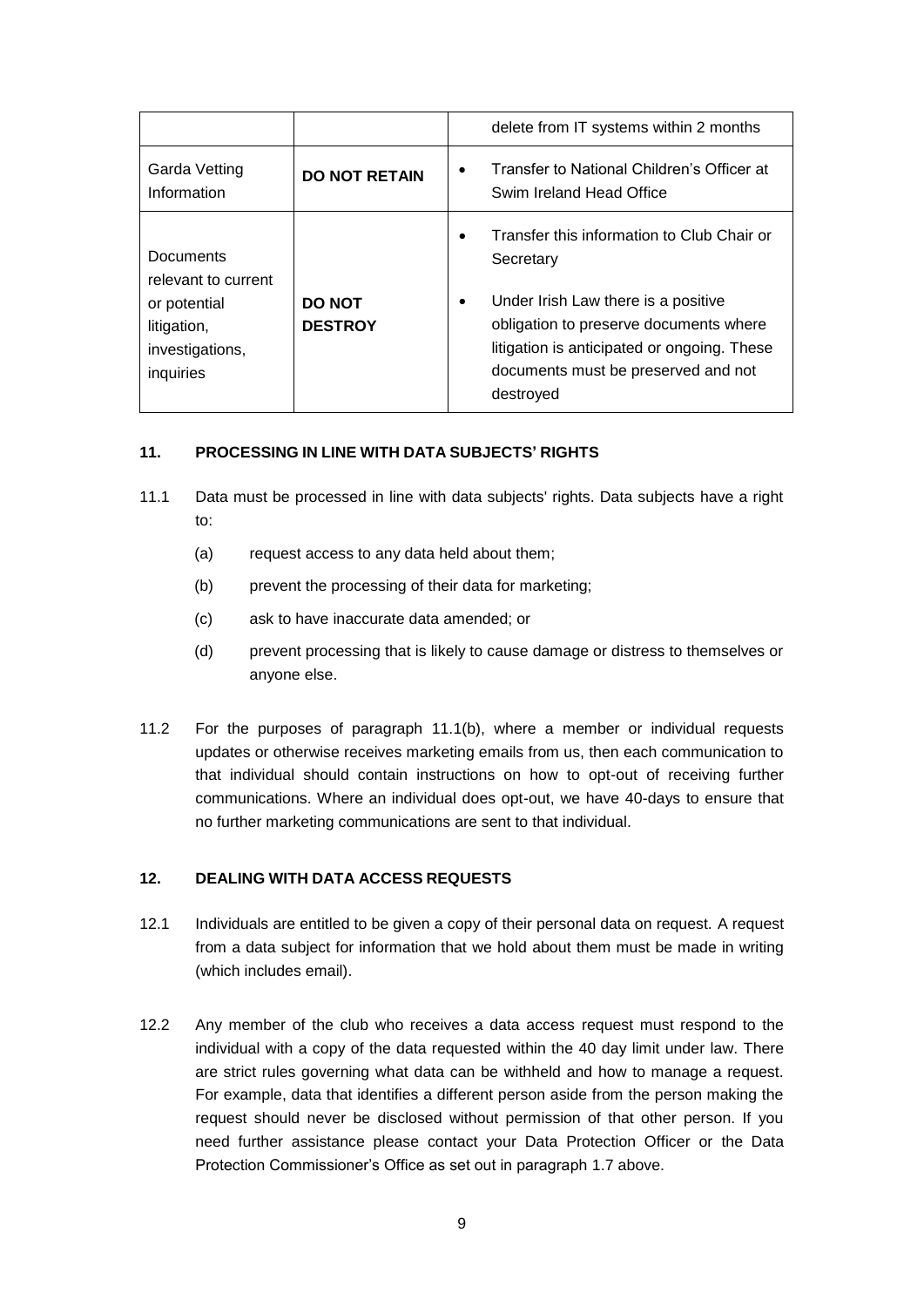#### **13. SENSITIVE PERSONAL DATA**

- 13.1 Your club or region may be obliged to hold sensitive personal data on its employees, volunteers, members, suppliers or other persons (e.g. medical reports). Due to the highly delicate nature of this information, it must be treated with the utmost care. Sensitive personal data can only be processed under strict conditions, and will usually require the express consent of the person whom the data relates to.
- 13.2 Access to sensitive personal data must be restricted to those who specifically need to access it. Physical records should be stored in locked filing cabinets. Electronic records should be encrypted with a password that is only known to those who need to access it. Those who do not need to access sensitive personal data are prohibited from accessing it.

#### **14. PROVIDING INFORMATION OVER THE TELEPHONE**

- 14.1 If you are dealing with telephone enquiries should be careful about disclosing any personal information held by us.
- 14.2 Do not provide personal data over the phone unless you are sure you have the right to do so. In particular, where you are asked to provide personal data you should:
	- (a) Check the caller's identity to make sure that information is only given to a person who is entitled to it.
	- (b) Suggest that the caller put their request in writing if they are not sure about the caller's identity and where their identity cannot be checked.
		- (c) Refer to your Data Protection Officer for assistance in difficult situations. Noone should be pressurised into disclosing personal information.

#### **15. MONITORING AND REVIEW OF THE POLICY**

- 15.1 This policy should be reviewed periodically to ensure it is achieving its stated objectives. Swim Ireland will review its own Data Protection Policy and will issue and recommendations or updates that may be of assistance.
- 15.2 This policy was adopted on 15<sup>th</sup> May 2018.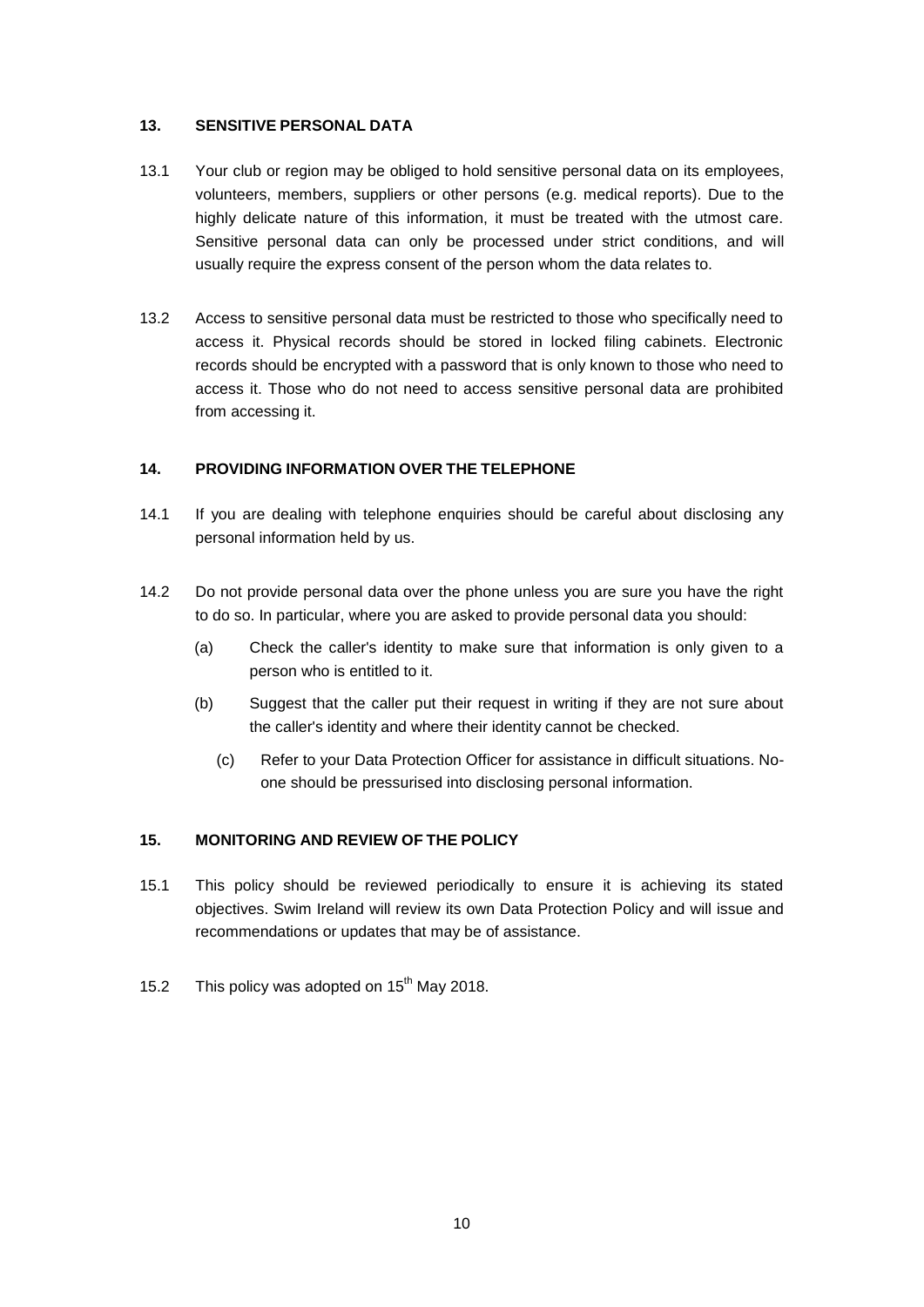#### **APPENDIX 1**

#### **SWIM IRELAND**

#### **PRIVACY POLICY**

#### **LAST UPDATED: AUGUST 2013**

Swim Ireland ("**We**") are committed to protecting and respecting your privacy. This policy (together with our terms and conditions) sets out the basis on which any personal data we collect from you or that you provide to us through our website, forms or otherwise will be processed by us. Please read the following carefully to understand our views and practices regarding your personal data and how we will treat it.

For the purpose of the Data Protection Acts 1988 and 2003 (the **Acts**), the data controller is The Irish Amateur Swimming Association Limited trading as Swim Ireland, a company incorporated in Ireland with company number 112024 whose registered office is at Irish Sport HQ, National Sports Campus, Blanchardstown, Dublin 15.

#### **INFORMATION WE MAY COLLECT**

We may collect, retain and process the following data:

- Information that is provided by any person filling in forms on our website [www.swimireland.ie](http://www.swimireland.ie/) (**our website**) or otherwise including (but not limited to) membership forms, medical forms, assessment forms, e-vetting competition or event entrance forms or education enrolment forms.
- If any person contacts us via phone, email, post or otherwise, we may keep a record of that correspondence.
- Where you are a member of Swim Ireland, we may keep a file on you as a member and also relevant details of your parent/guardian (where applicable). We may also collect information, assessments, images or videos from any competitions, events or training sessions run by Swim Ireland and other swimming organisations and entities in which you participate.
- Where you are a contractor, employee, volunteer or supplier, we will keep a file of our interactions with you and any contracts or agreements we have made.
- Details of visits to our website including, but not limited to, IP addresses, traffic data, location data, weblogs and other communication data. This is statistical data about our users' browsing actions and patterns, and does not identify any individual.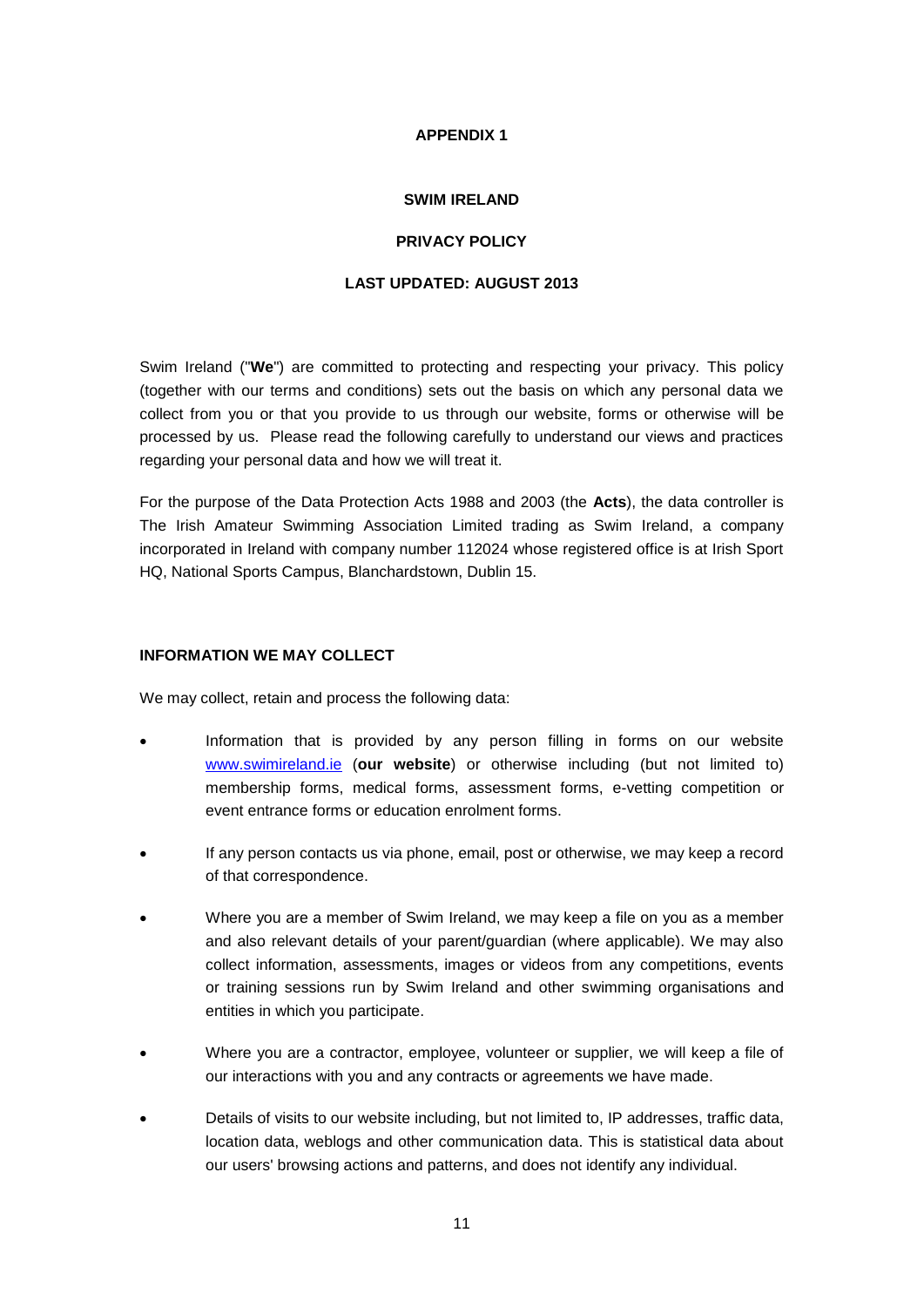#### **USES MADE OF THE INFORMATION**

We use information held about you in the following ways:

- To maintain a record of your relationship with Swim Ireland and your participation in any event, competition, training, course or otherwise with or on behalf of Swim Ireland.
- For inclusion in international and/or national ranking lists (as required).
- To carry out our obligations arising from any contracts or agreements entered into between you and us.
- Images or video taken at events, competitions or training may be used for Swim Ireland training or marketing purposes, including social media posts.
- To provide you with information or services that you request from us or to provide you with information about other services we offer that are similar to those that you have already purchased or enquired about.
- To notify you about changes to our services.
- To ensure that content from our website is presented in the most effective manner for you and for your computer.
- We may also provide third parties with aggregate information about our users that does not identify them.

#### **WHERE WE STORE YOUR PERSONAL DATA**

The data that we collect from you may be transferred to, and stored at, a destination outside the European Economic Area ("**EEA**"). It may also be processed by staff operating outside the EEA who work for us or for one of our suppliers. Such staff maybe engaged in, among other things, the fulfilment of your order, the processing of your payment details and the provision of support services. By submitting your personal data, you agree to this transfer, storing or processing. We will take all steps reasonably necessary to ensure that your data is treated securely and in accordance with this privacy policy.

All information you provide to us is stored on our secure servers. However, the transmission of information via the internet is not completely secure. Although we will do our best to protect your personal data, we cannot guarantee the security of your data transmitted to our website; any transmission is at your own risk. Once we have received your information, we will use strict procedures and security features to try to prevent unauthorised access.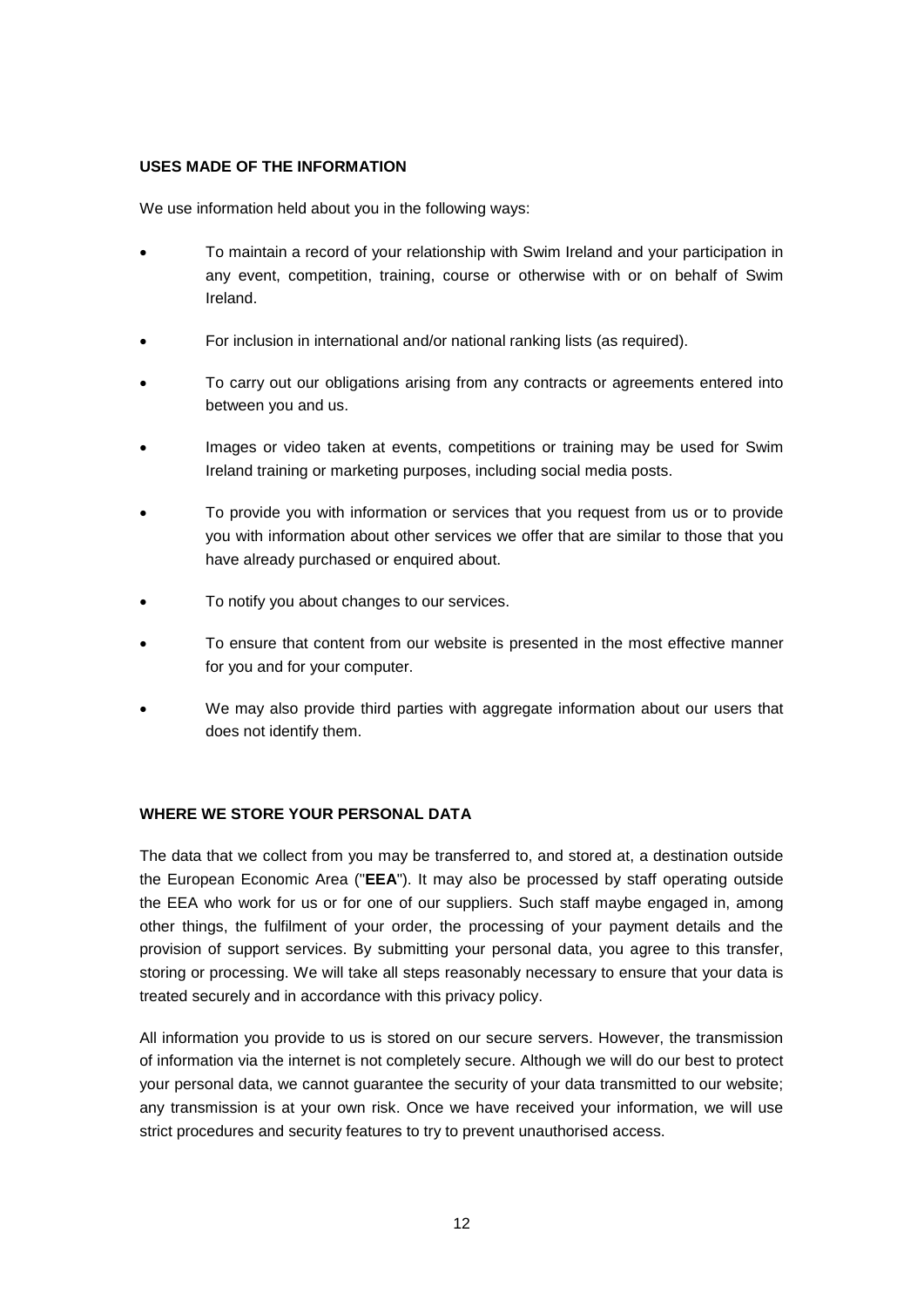#### **DISCLOSURE OF YOUR INFORMATION**

We may disclose your personal information to:

- any member of our group, which means our subsidiaries, our ultimate holding company and its subsidiaries, as defined in section 155 of the Companies Acts, 1963;
- any Swim Ireland club or region;
- the Irish Sports Council;
- Northern Ireland Sports Council; or
- the Institute of Sport.

We may disclose your personal information to third parties:

- Where you give us permission to do so.
- Where you participate in an event or competition that is run by a third party, we may transfer limited personal data about to you to facilitate your entry and participation in that event or competition.
- In the event that we sell or buy any part of our company or assets, in which case we may disclose your personal data to the prospective seller or buyer of such business or assets and your personal data may eventually be transferred to any new owner.
- If we are under a duty to disclose or share your personal data in order to comply with any legal obligation, or in order to enforce or apply our Terms and Conditions of Use and other agreements; or to protect the rights, property, or safety of Swim Ireland, our members, or others. This includes exchanging information with other companies and organisations for the purposes of fraud protection and credit risk reduction.

#### **SENSITIVE PERSONAL DATA**

Please note that where you give us any sensitive personal data, including but not limited to medical data, we treat this with the utmost confidentiality. We will only disclose this information to members of Swim Ireland who need to know it in order to protect your health and welfare. We may also disclose it where we have a legal obligation to do so.

If you are travelling to a competition or event and we need to share your sensitive personal data with any third party in connection with this, to the extent this party is not listed in our medical consent form that you have already signed and agreed to, we will let you know in advance and ensure that you are happy with us disclosing this information about you.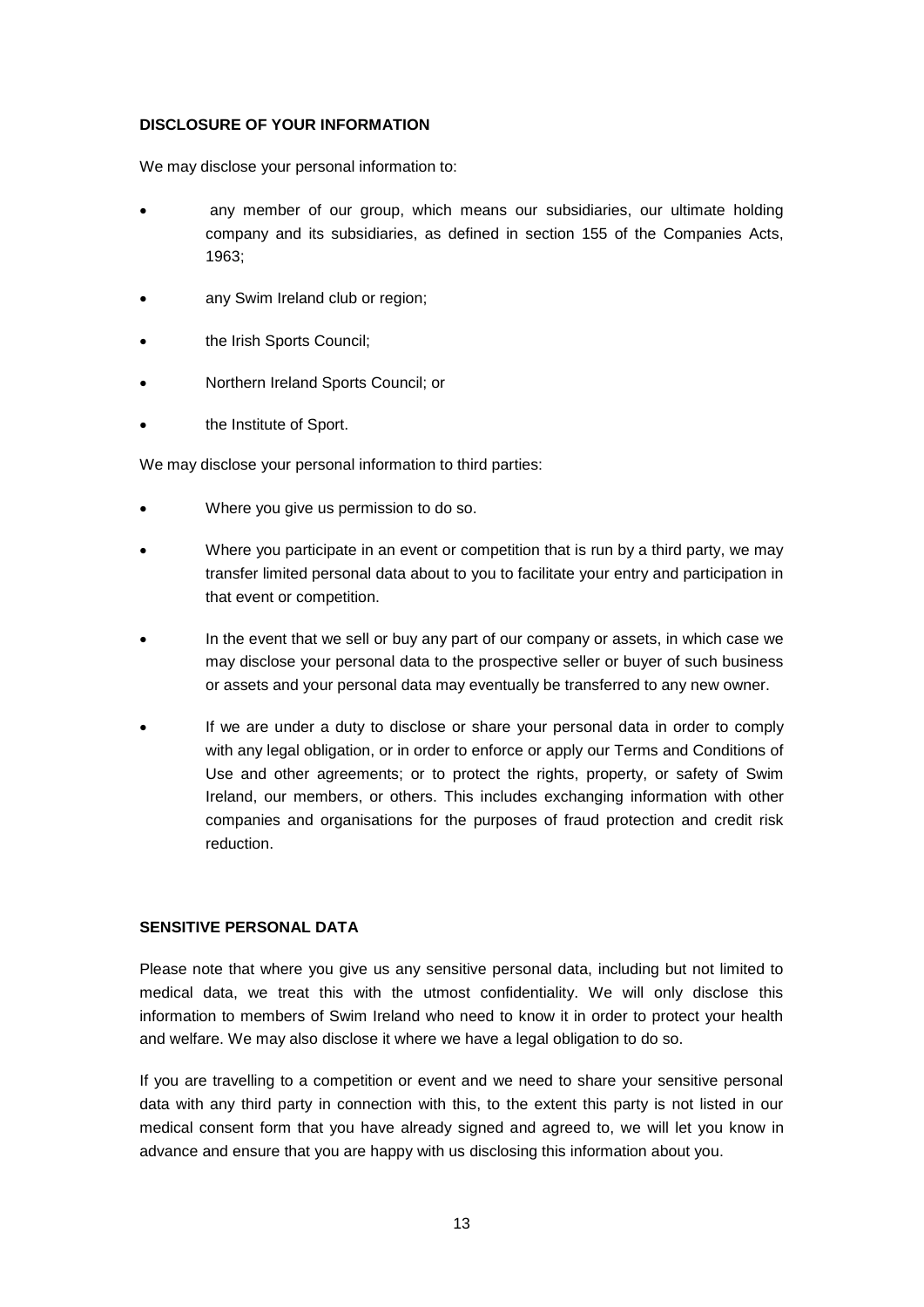#### **COOKIES**

Our website uses cookies to distinguish you from other users of our website. This helps us to provide you with a good experience when you browse our website and also allows us to improve our site. By continuing to browse the site, you are agreeing to our use of cookies. We use the following cookies on our website:

#### **Analytical/performance cookies**

They allow us to recognise and count the number of visitors and to see how visitors move around our website when they are using it. This helps us to improve the way our website works, for example, by ensuring that users are finding what they are looking for easily.

You can find more information about the cookies we use and the purposes for which we use them in the table below:

| Cookie           | <b>Name</b>                          | <b>Purpose</b>                                                                                                                                                                                                                                                                                                                                                         | <b>More</b><br>information                                                                                                               |
|------------------|--------------------------------------|------------------------------------------------------------------------------------------------------------------------------------------------------------------------------------------------------------------------------------------------------------------------------------------------------------------------------------------------------------------------|------------------------------------------------------------------------------------------------------------------------------------------|
| Google Analytics | utma<br>utmb<br>utmc<br>utmv<br>utmz | Google Analytics cookies are used to<br>collect information about how visitors<br>use our website. We use the information<br>to compile reports and to help us<br>improve the website.<br>The information collected is anonymous<br>and includes the number of visitors to<br>the website, what pages they visited<br>and where they have come to the<br>website from. | Further<br>information on<br>Google<br>is<br>Analytics<br>available at<br>http://www.goo<br>gle.com/analyti<br>cs/learn/privac<br>y.html |

You block cookies by activating the setting on your browser that allows you to refuse the setting of all or some cookies. However, if you use your browser settings to block all cookies (including essential cookies) you may not be able to access all or parts of our website.

#### **YOUR RIGHTS**

You have the right to ask us not to process personal data for Swim Ireland marketing purposes. You can exercise your right to prevent such processing by checking certain boxes on the forms we use to collect user data. You can also exercise the right at any time by opting-out at the end of any marketing communication we send you.

Our website may, from time to time, contain links to and from the websites of our partner networks, advertisers and affiliates. If you follow a link to any of these websites, please note that these websites have their own privacy policies and that we do not accept any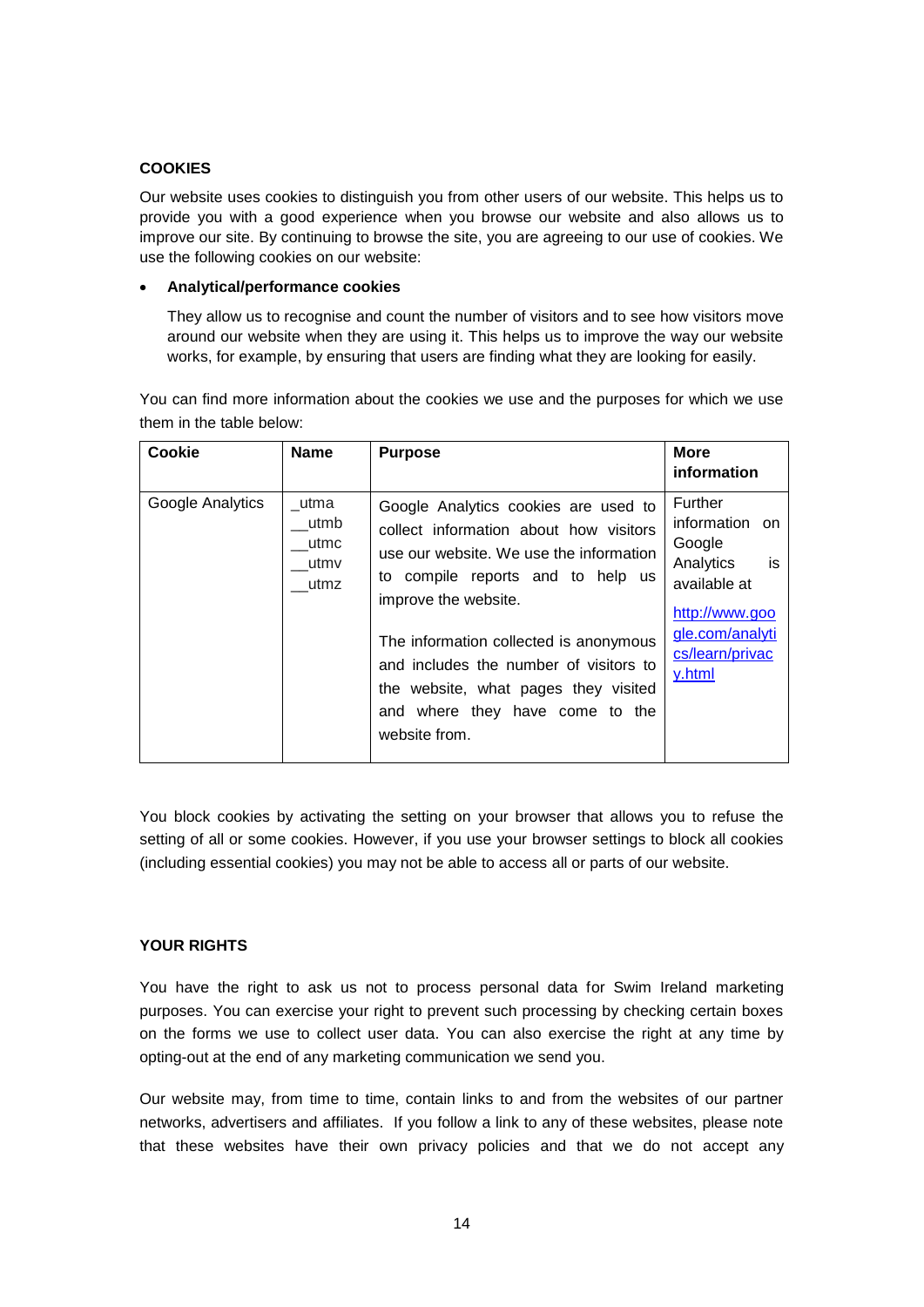responsibility or liability for these policies. Please check these policies before you submit any personal data to these websites.

#### **ACCESS TO INFORMATION**

The Acts gives you the right to access information held about you. Your right of access can be exercised in accordance with the Acts. Any access request may be subject to a fee of €6.35 to meet our costs in providing you with details of the information we hold about you.

#### **CHANGES TO OUR PRIVACY POLICY**

Any changes we may make to our privacy policy in the future will be posted on this page.

#### **CONTACT**

Questions, comments and requests regarding this privacy policy are welcomed and should be addressed to [admin@swimireland.ie](mailto:admin@swimireland.ie)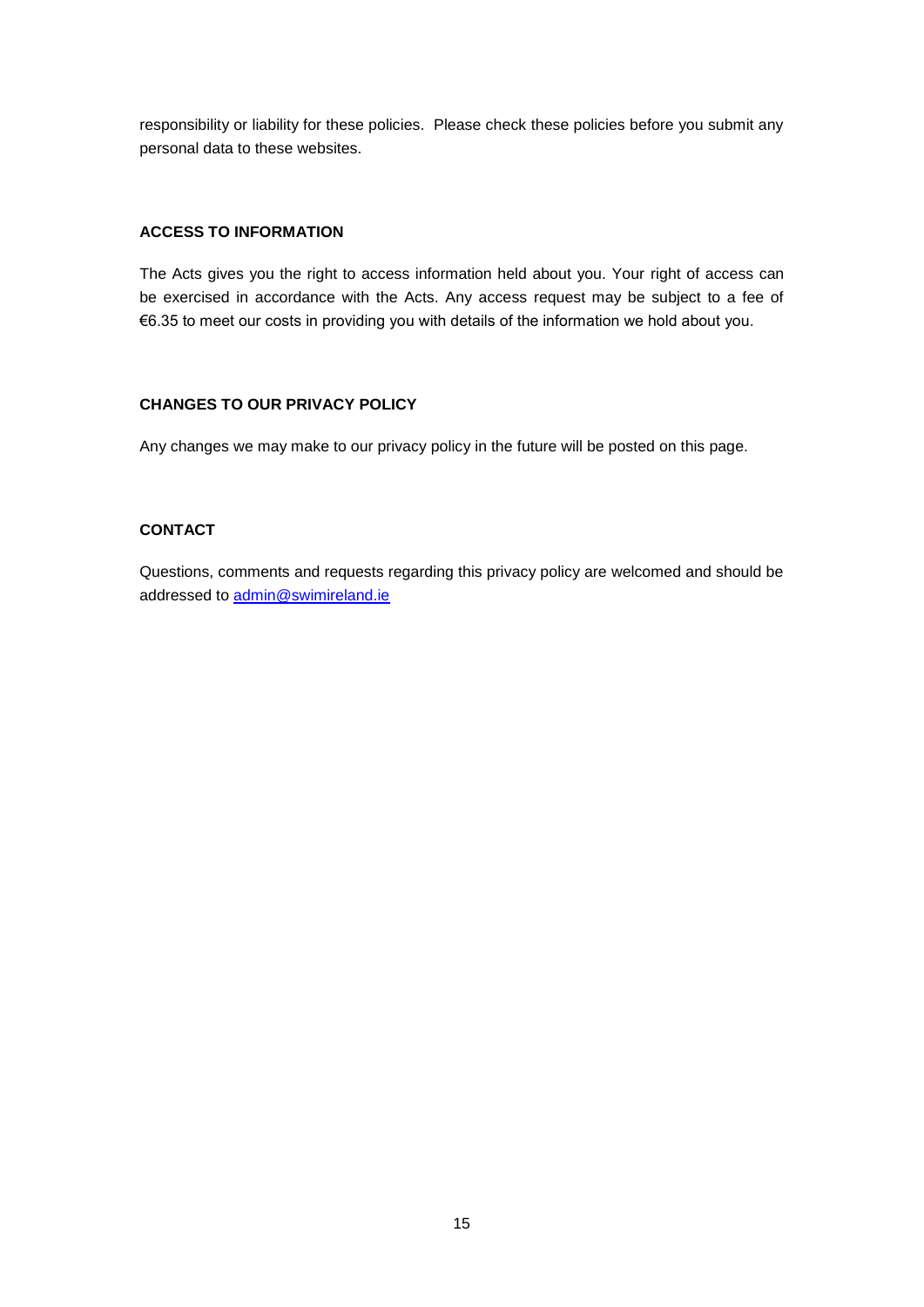#### **APPENDIX 2**

#### **TEMPLATE MEDICAL CONSENT FORM**

# **Swim**<br>**Pireland** MEDICAL INFORMATION & CONSENT FORM

**To be completed by the parent(s) / guardian(s) of all swimmers under and over 18 years of age**

**Event Details: Venue(s):**

**Description of Event: Duration of Event:**

**Swim Ireland Contact:**

| PERSONAL INFORMATION |  |                                                                                                                                    |
|----------------------|--|------------------------------------------------------------------------------------------------------------------------------------|
|                      |  |                                                                                                                                    |
|                      |  |                                                                                                                                    |
|                      |  |                                                                                                                                    |
|                      |  |                                                                                                                                    |
|                      |  |                                                                                                                                    |
|                      |  |                                                                                                                                    |
|                      |  |                                                                                                                                    |
|                      |  |                                                                                                                                    |
|                      |  |                                                                                                                                    |
|                      |  |                                                                                                                                    |
|                      |  | The athlete's e-mail address & mobile phone number can ONLY be retained & used with the express consent of the parents / guardians |

## **MEDICAL INFORMATION**

*Do you / your child have any specific medical conditions requiring medical treatment and/or medication? Yes No If yes, please give details.*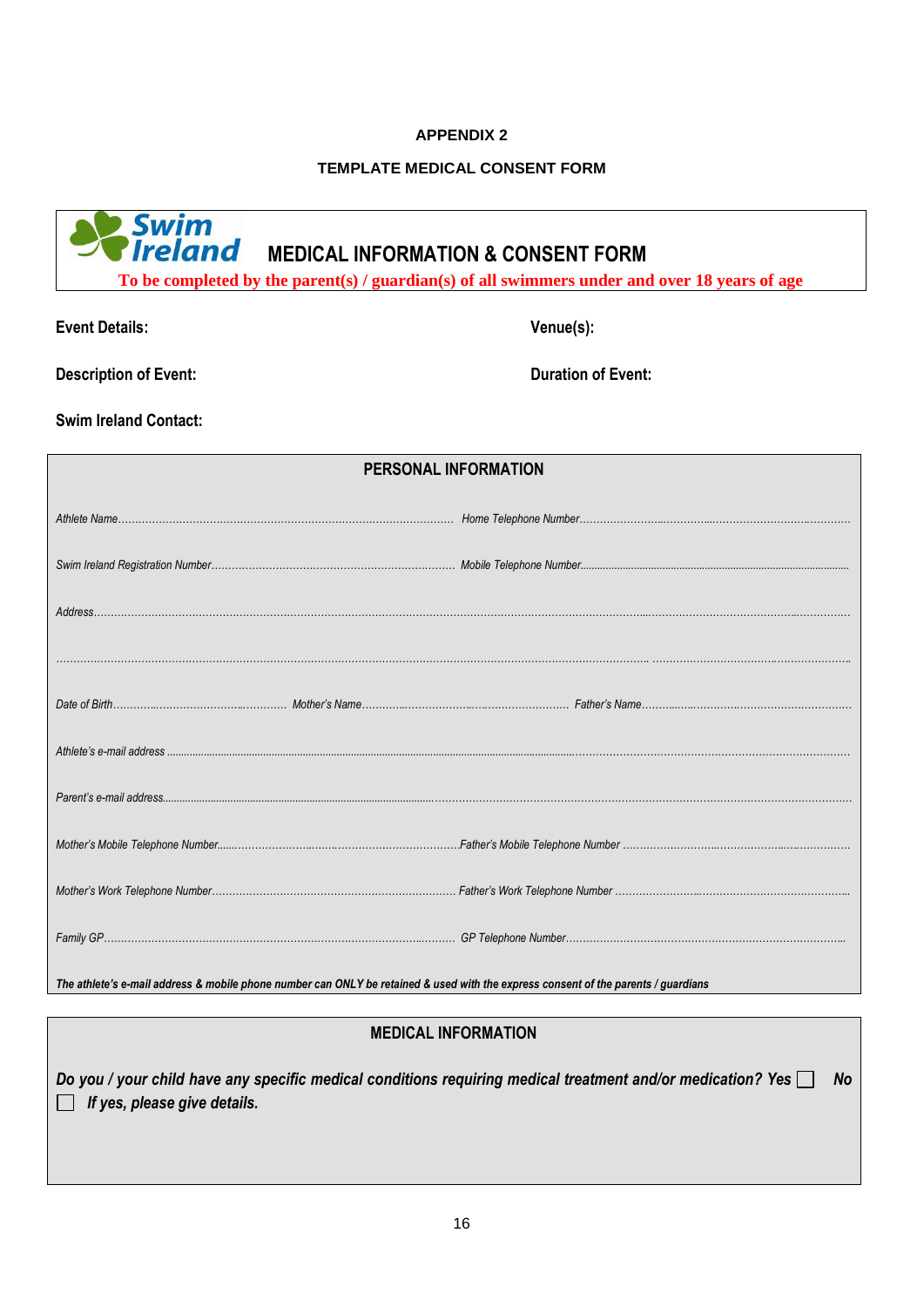| Do you / your child take any dietary or nutritional supplements? Yes \[ No \] If yes, please give details – including<br>dosage and frequency.                                                                                                |
|-----------------------------------------------------------------------------------------------------------------------------------------------------------------------------------------------------------------------------------------------|
| What type of pain relief (if any) may be given to you / your child if considered necessary?                                                                                                                                                   |
| Do you / your child suffer from asthma and if so, are they registered with Swim Ireland as asthmatic? Yes $\Box$<br>No                                                                                                                        |
| Are you / your child required to have a TUE/DOU and if so is it valid? Yes $\Box$ No $\Box$                                                                                                                                                   |
| Do you / your child take any medication for asthma? Yes $\Box$ No $\Box$ If yes, please give details.                                                                                                                                         |
| Do you / your child have any food, drug or other allergies? Yes $\Box$ No $\Box$<br>If yes, please give details.                                                                                                                              |
| Are you / your child responsible for taking any medication or dietary supplements? Yes $\Box$<br>$No$    <br>If yes, please<br>discuss with Team Management.                                                                                  |
| Do you / your child suffer from any disabilities (physical, visual or hearing) or learning/recognised behavioural<br>problems that could affect their behaviour while training (e.g. ADHD)? Yes $\Box$ No $\Box$ If yes, please give details. |
| Do you / your child have any specific dietary needs? Yes $\Box$ No $\Box$ If yes, please give details.                                                                                                                                        |
| Do you / your child have up to date tetanus cover? Yes $\Box$<br>$No \Box$                                                                                                                                                                    |
| Have you / your child been in contact with any contagious or infectious disease or suffered from anything in the last 4<br>weeks that may be contagious or infectious? Yes $\Box$ No $\Box$ If yes, please give details.                      |
|                                                                                                                                                                                                                                               |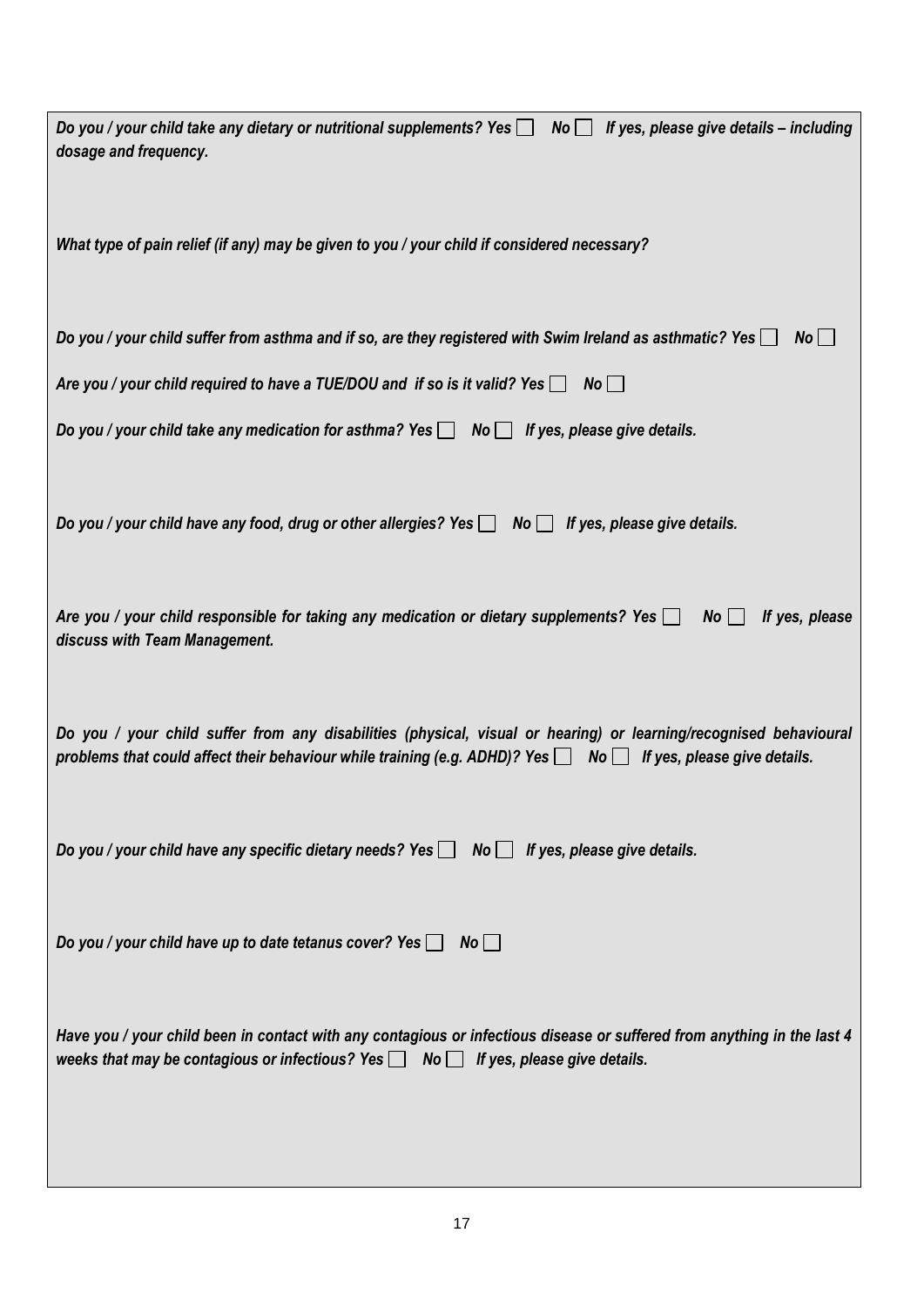*Is there any other information that Swim Ireland need to be aware of? Yes* No I If yes, please give details.

### **DATA PROTECTION**

*1. Swim Ireland is committed to ensuring the data protection rights of you and your child. The information that you submit on this form is collected and processed in accordance with the Data Protection Acts, 1988 & 2003 and our privacy policy available at [www.swimireland.ie.](http://www.swimireland.ie/) Please ensure you read and understand this privacy policy before submitting this form. Any sensitive personal data contained on this form will only be made available to those persons that strictly require access to it, namely internal Swim Ireland personnel and members of the Irish Institute of Sport or Sport Northern Ireland who accompany or assist you on our activities. The confidentiality of the information will be respected at all times.*

#### **DECLARATIONS** *2. All information submitted with this form will be stored and destroyed in accordance with Swim Ireland's internal Data*

1. I have received details of the activity to be undertaken & consent to myself / my child taking part in all the activities indicated. *I acknowledge that Swim Ireland will be liable in the event of an accident only if they have failed to take reasonable steps in their duty of care for myself / my child. I understand that the staff has a common law duty to act in the capacity of a reasonable prudent parent. I understand that I / my child may be required to undergo physical & physiological testing of attributes such as height, weight, flexibility and strength and may be asked to perform various activities, both in & out of the water, on equipment associated with their particular discipline. Some performance tests & activities will require me / my child to give maximum effort. I have not been informed, by any medical practitioner, of anything which would lead me to believe that participation of me / my child in such activities would be dangerous.*

*2. I am aware of the Swim Ireland Rules, Disciplinary Policy & Codes of Conduct & acknowledge the need for adherence to these conditions at all times. Failure to do so may result in sanctions being applied. In the event that such action involves expense, I accept a responsibility to meet any such costs reasonable incurred.*

*3. I have read and understood the Swim Ireland Privacy Policy. In signing this form I hereby consent to Swim Ireland collecting and processing the information that I have provided on this form on my behalf and behalf of my child or ward and consent to sharing this information with the persons listed in the Data Protection section above. I am aware that the information declared by me in this form may be retained by Swim Ireland in paper or electronic form.*

*4. I give Swim Ireland the authority to communicate with the swimmer directly by email on the strict understanding that Swim Ireland will always copy me with any communications sent.*

*5. To the best of my knowledge & belief, the information given above is complete & accurate and I undertake to keep Swim Ireland informed of any changes that may arise in relation to the above information.*

*6. In order to take part in this specific event this form must be fully completed and returned to ensure the well-being of all participants. Failure to complete and return this declaration will result in de-selection of the swimmer from the event.*